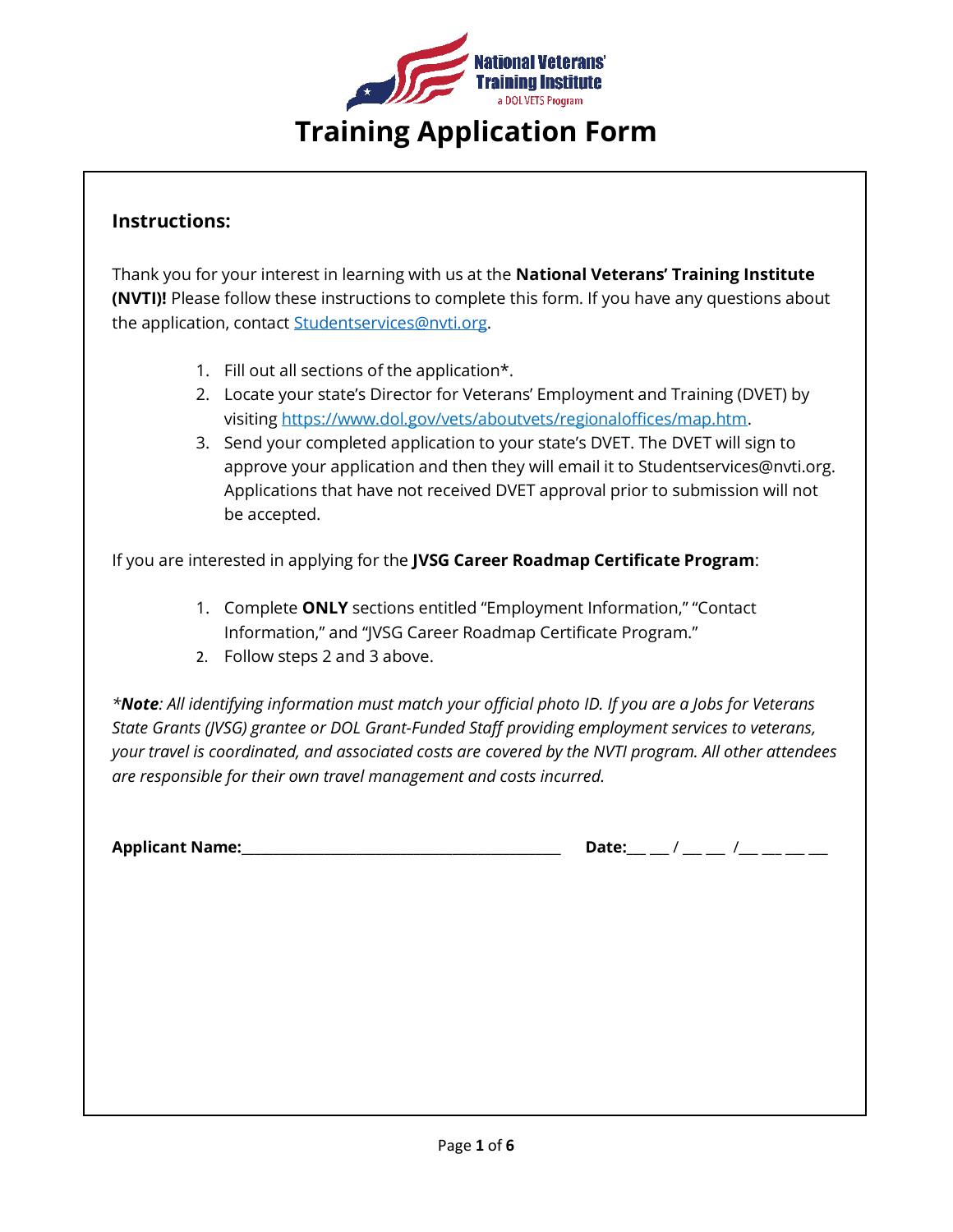| <b>Employment Information</b>                                                                                                                                                                                                                                                                     |
|---------------------------------------------------------------------------------------------------------------------------------------------------------------------------------------------------------------------------------------------------------------------------------------------------|
| Your Position Type (please select one box ONLY):                                                                                                                                                                                                                                                  |
| <b>State Employees/Grantees</b><br>Are you Jobs for Veterans State Grants (JVSG) Grantee Staff? If so, what is your position? Check<br>one box below.                                                                                                                                             |
| □ Disabled Veterans' Outreach Program (DVOP) Specialist<br>□ Local Veterans' Employment Representative (LVER) Staff<br>$\Box$ Consolidated Position (CP) Staff                                                                                                                                    |
| Tell us the date you started at the above position: $\frac{1}{1}$ $\frac{1}{1}$ $\frac{1}{1}$ $\frac{1}{1}$ $\frac{1}{1}$ $\frac{1}{1}$ $\frac{1}{1}$ $\frac{1}{1}$ $\frac{1}{1}$ $\frac{1}{1}$ $\frac{1}{1}$ $\frac{1}{1}$ $\frac{1}{1}$ $\frac{1}{1}$ $\frac{1}{1}$ $\frac{1}{1}$ $\frac{1}{1}$ |
| Are you Department of Labor (DOL) Grant-Funded Staff? If so, for which program? Check one<br>box below.                                                                                                                                                                                           |
| $\Box$ Homeless Veterans' Reintegration Program (HVRP)<br>$\Box$ Wagner-Peyser (W/P)<br>$\Box$ Workforce Innovation and Opportunity Act (WIOA)                                                                                                                                                    |
| Are you a Department of Labor (DOL) Grant-Funded Staff Manager? If so, for which program?<br>Check one box below.                                                                                                                                                                                 |
| $\Box$ Jobs for Veterans State Grants (JVSG)<br>$\Box$ Homeless Veterans' Reintegration Program (HVRP)<br>$\Box$ Wagner-Peyser (W/P)                                                                                                                                                              |
| $\Box$ Workforce Innovation and Opportunity Act (WIOA)                                                                                                                                                                                                                                            |
| <b>Federal Employees</b><br>Are you a DOL Veterans' Employment and Training Service (VETS) employee? If so, in what<br>office? Check one box below.                                                                                                                                               |
| $\Box$ National Office<br>$\Box$ Regional Office<br>□ Field Position                                                                                                                                                                                                                              |
| If you are a federal employee but NOT a DOL VETS employee, please select the box and<br>complete the section below.                                                                                                                                                                               |
| (insert agency)                                                                                                                                                                                                                                                                                   |
| (continued on next page)                                                                                                                                                                                                                                                                          |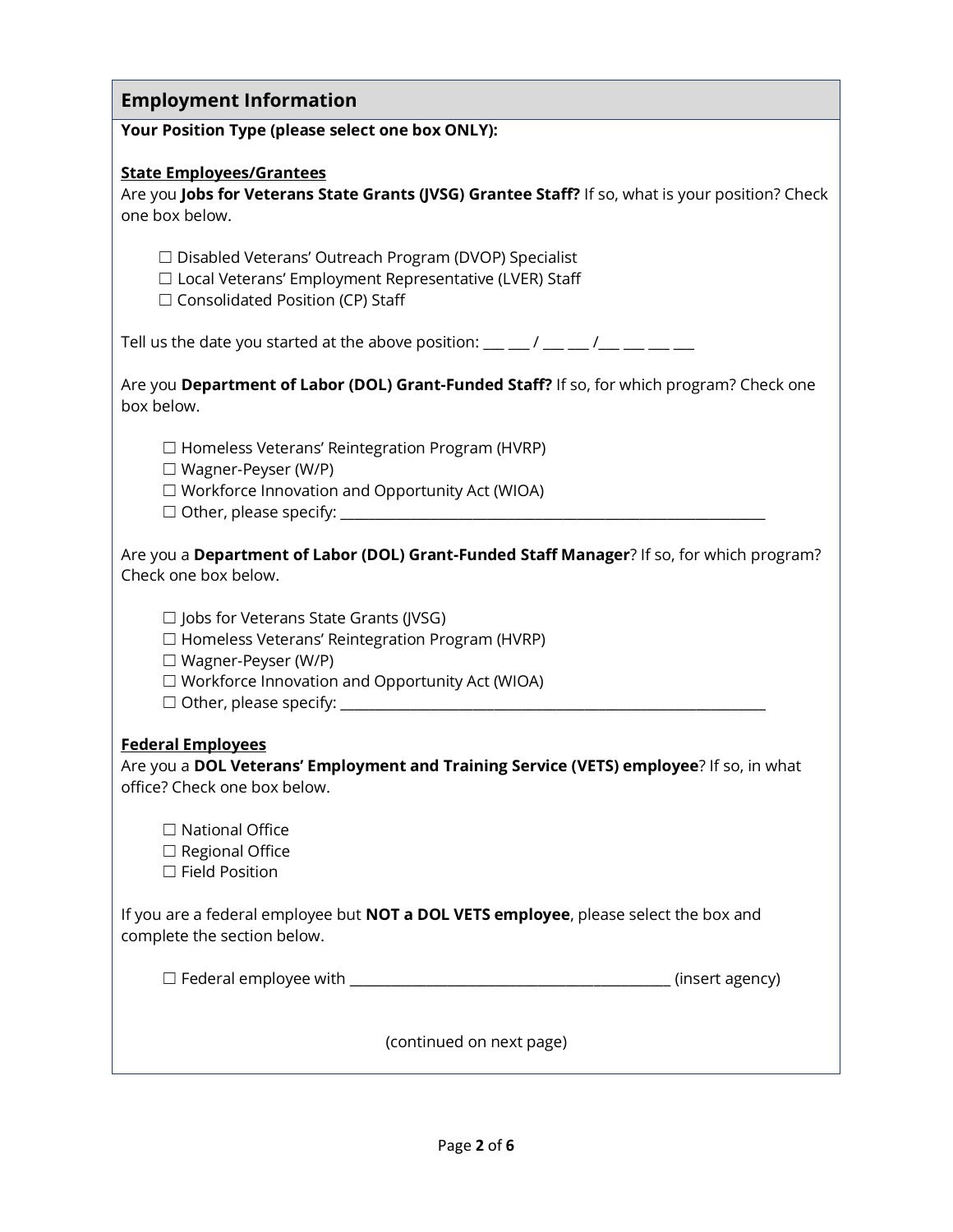#### **None-Of-The-Above**

If **none of the above categories apply to you**, select the box below and provide additional details on why you are interested in taking an NVTI course.

| $\Box$ Other | (insert place of employment) |
|--------------|------------------------------|
|              |                              |

 $\overline{\phantom{a}}$  ,  $\overline{\phantom{a}}$  ,  $\overline{\phantom{a}}$  ,  $\overline{\phantom{a}}$  ,  $\overline{\phantom{a}}$  ,  $\overline{\phantom{a}}$  ,  $\overline{\phantom{a}}$  ,  $\overline{\phantom{a}}$  ,  $\overline{\phantom{a}}$  ,  $\overline{\phantom{a}}$  ,  $\overline{\phantom{a}}$  ,  $\overline{\phantom{a}}$  ,  $\overline{\phantom{a}}$  ,  $\overline{\phantom{a}}$  ,  $\overline{\phantom{a}}$  ,  $\overline{\phantom{a}}$ 

Additional details: \_\_\_\_\_\_\_\_\_\_\_\_\_\_\_\_\_\_\_\_\_\_\_\_\_\_\_\_\_\_\_\_\_\_\_\_\_\_\_\_\_\_\_\_\_\_\_\_\_\_\_\_\_\_\_\_\_\_\_\_\_\_\_\_\_\_\_\_\_\_\_\_\_\_\_\_

### **Contact Information**

#### **Provide the following information:**

#### **Work Information:**

| Work Street Address:                    |
|-----------------------------------------|
| Work City, State, Zip Code:             |
| $\cdots$<br>$\sim$ $\sim$ $\sim$ $\sim$ |

| Work Phone Number: |  |
|--------------------|--|
|                    |  |

| Mobile Number: |  |
|----------------|--|
|----------------|--|

Work Email: \_\_\_\_\_\_\_\_\_\_\_\_\_\_\_\_\_\_\_\_\_\_\_\_\_\_\_\_\_\_\_\_\_\_\_\_\_\_\_\_\_\_\_\_\_\_\_\_\_\_\_\_\_\_\_\_\_\_\_\_\_\_\_\_\_\_\_\_\_\_\_\_\_\_\_\_\_\_\_\_\_\_\_

If you require any **special accommodations** to ensure your participation and success in class, note them below. Note that we request **at least a 30-day notice of any special accommodation requests prior to the class start date** to ensure the requested accommodations are in place.

\_\_\_\_\_\_\_\_\_\_\_\_\_\_\_\_\_\_\_\_\_\_\_\_\_\_\_\_\_\_\_\_\_\_\_\_\_\_\_\_\_\_\_\_\_\_\_\_\_\_\_\_\_\_\_\_\_\_\_\_\_\_\_\_\_\_\_\_\_\_\_\_\_\_\_\_\_\_\_\_\_\_\_\_\_\_\_\_\_\_\_\_\_\_\_\_\_\_\_

\_\_\_\_\_\_\_\_\_\_\_\_\_\_\_\_\_\_\_\_\_\_\_\_\_\_\_\_\_\_\_\_\_\_\_\_\_\_\_\_\_\_\_\_\_\_\_\_\_\_\_\_\_\_\_\_\_\_\_\_\_\_\_\_\_\_\_\_\_\_\_\_\_\_\_\_\_\_\_\_\_\_\_\_\_\_\_\_\_\_\_\_\_\_\_\_\_\_\_

\_\_\_\_\_\_\_\_\_\_\_\_\_\_\_\_\_\_\_\_\_\_\_\_\_\_\_\_\_\_\_\_\_\_\_\_\_\_\_\_\_\_\_\_\_\_\_\_\_\_\_\_\_\_\_\_\_\_\_\_\_\_\_\_\_\_\_\_\_\_\_\_\_\_\_\_\_\_\_\_\_\_\_\_\_\_\_\_\_\_\_\_\_\_\_\_\_\_\_

\_\_\_\_\_\_\_\_\_\_\_\_\_\_\_\_\_\_\_\_\_\_\_\_\_\_\_\_\_\_\_\_\_\_\_\_\_\_\_\_\_\_\_\_\_\_\_\_\_\_\_\_\_\_\_\_\_\_\_\_\_\_\_\_\_\_\_\_\_\_\_\_\_\_\_\_\_\_\_\_\_\_\_\_\_\_\_\_\_\_\_\_\_\_\_\_\_\_\_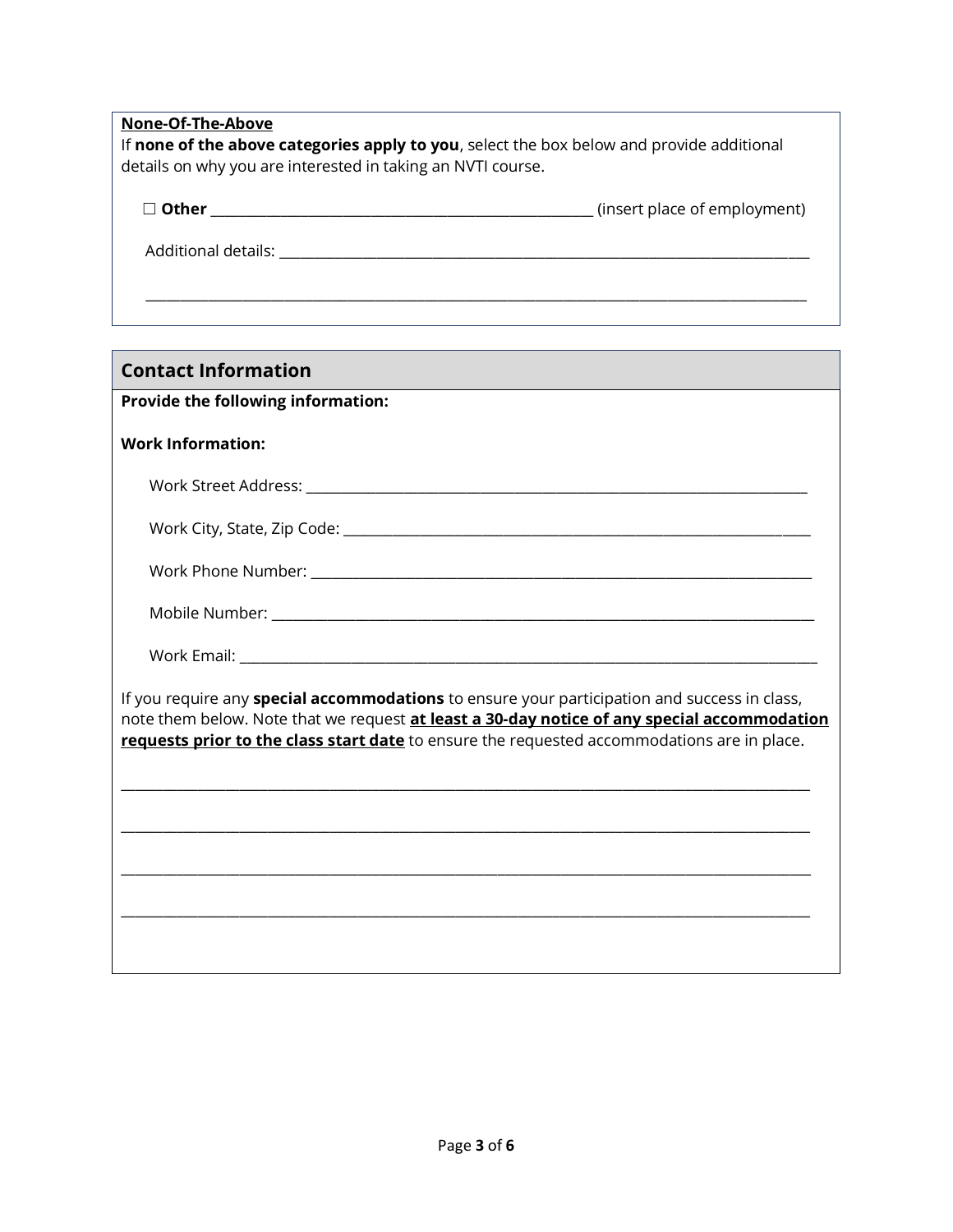| <b>Training Information</b>                                                                                                                                                                                         |  |  |
|---------------------------------------------------------------------------------------------------------------------------------------------------------------------------------------------------------------------|--|--|
| Select one of the following boxes ONLY:                                                                                                                                                                             |  |  |
| $\Box$ I am a newly hired DVOP, LVER, or Consolidated Position DVOP/LVER looking to be enrolled<br>in the required core curriculum for my position. To see available class dates, visit the NVTI Class<br>Schedule. |  |  |
| 1. 9635: A Day in the Life of JVSG Staff in an American Job Center (This is a self-paced<br>eLearning that is immediately available upon enrollment in the JVSG-required classes.)                                  |  |  |
| 2. 9636: Legal Guidance Affecting Veterans' Employment Services                                                                                                                                                     |  |  |
| $\frac{1}{1}$ $\frac{1}{1}$ $\frac{1}{1}$ $\frac{1}{1}$ $\frac{1}{1}$ $\frac{1}{1}$ $\frac{1}{1}$ $\frac{1}{1}$ (insert first choice class date)                                                                    |  |  |
| $\frac{1}{1}$ $\frac{1}{1}$ $\frac{1}{1}$ $\frac{1}{1}$ $\frac{1}{1}$ $\frac{1}{1}$ $\frac{1}{1}$ $\frac{1}{1}$ $\frac{1}{1}$ (insert second choice class date)                                                     |  |  |
| 3. 9637: Removing the Employability Gap for Veterans with Significant Barriers to<br>Employment                                                                                                                     |  |  |
| __ __ / __ __ / __ __ __ __ (insert first choice class date)                                                                                                                                                        |  |  |
| $\frac{1}{1}$ / __ __ / __ __ __ __ (insert second choice class date)                                                                                                                                               |  |  |
| 4. 9608: DVOP Specialist Core Competency Development                                                                                                                                                                |  |  |
| $\frac{1}{1}$ / $\frac{1}{1}$ / $\frac{1}{1}$ / $\frac{1}{1}$ $\frac{1}{1}$ $\frac{1}{1}$ (insert first choice class date)                                                                                          |  |  |
| $\frac{1}{1}$ $\frac{1}{1}$ $\frac{1}{1}$ $\frac{1}{1}$ $\frac{1}{1}$ $\frac{1}{1}$ $\frac{1}{1}$ $\frac{1}{1}$ $\frac{1}{1}$ (insert second choice class date)                                                     |  |  |
| and/or                                                                                                                                                                                                              |  |  |
| 5. 9609: LVER Core Competency Development                                                                                                                                                                           |  |  |
| $\frac{1}{1}$ / __ __ / __ __ __ __ __ (insert first choice class date)                                                                                                                                             |  |  |
| $\frac{1}{1}$ / $\frac{1}{1}$ / $\frac{1}{1}$ / $\frac{1}{1}$ $\frac{1}{1}$ $\frac{1}{1}$ (insert second choice class date)                                                                                         |  |  |
| $\Box$ I am <b>NOT a newly hired DVOP, LVER, or CP,</b> and want to enroll in the following classes:<br>To see available class dates, visit the NVTI Class Schedule.                                                |  |  |
|                                                                                                                                                                                                                     |  |  |
| $\frac{1}{1}$ / __ __ / __ __ __ __ __ (insert first choice class date)                                                                                                                                             |  |  |
| $\frac{1}{1}$ / $\frac{1}{1}$ / $\frac{1}{1}$ / $\frac{1}{1}$ $\frac{1}{1}$ $\frac{1}{1}$ $\frac{1}{1}$ (insert second choice class date)                                                                           |  |  |
| (continued on next page)                                                                                                                                                                                            |  |  |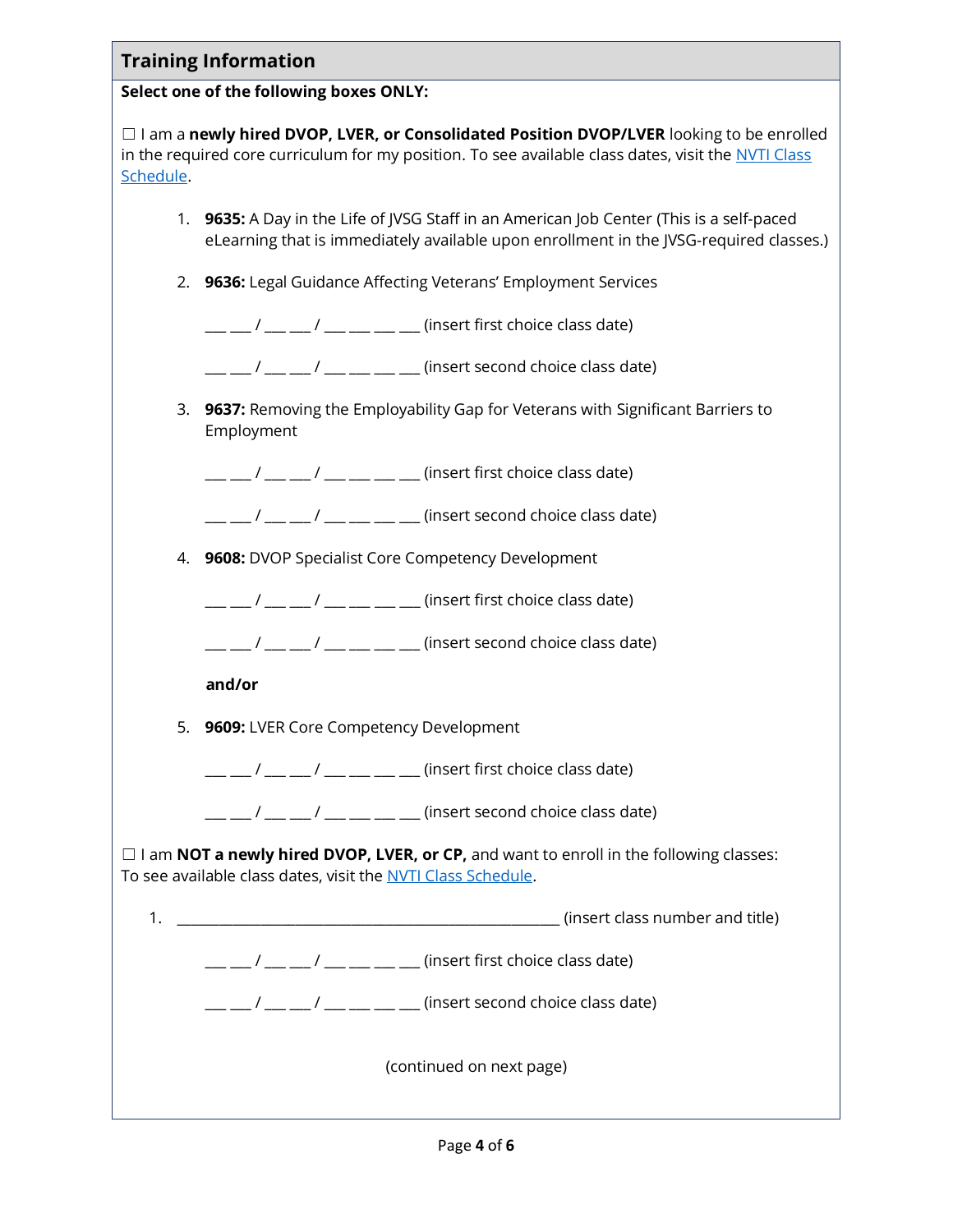| (insert class number and title)   |
|-----------------------------------|
| (insert first choice class date)  |
| (insert second choice class date) |

*Note: Once your application is received and processed, you will receive an email for each class in which you have been enrolled; it will include class dates and start/end times. If you need to cancel or reschedule your registration, contact your state's DVET, State Veterans Program Coordinator and NVTI Student Services. The DVET or State Veterans Program Coordinator will coordinate reschedule or cancelation with NVTI Student Services.* 

# **JVSG Career Roadmap Certificate Program**

**Provide the following information if you are JVSG Grantee Staff and interested in enrolling in the JVSG Career Roadmap Certificate Program. To learn more about the program visit ou[r Training Plans](https://www.nvti.org/Training/Training-Plans) page.** 

*Note: In calendar year 2022, the JVSG Career Roadmap Certificate Program is open to JVSG Grantee Staff ONLY.* 

If **"Yes,"** indicate which **Track** you are interested in pursuing\*?

☐ NVTI Professional

☐ NVTI Professional Career Developer

☐ NVTI Professional Thought Leader

Proceed to the next page to complete the "Approvals" section of the application.